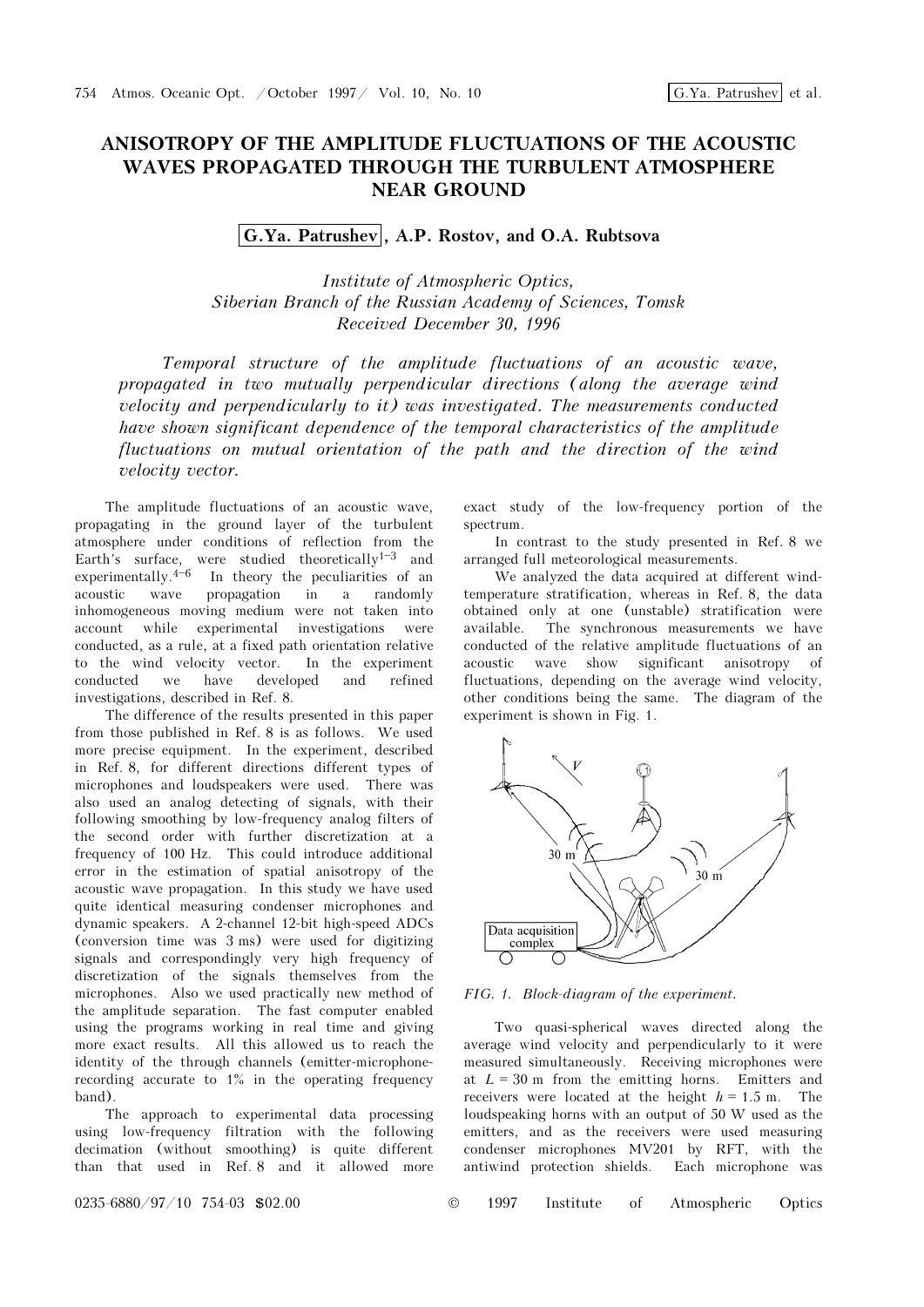connected to an ac pre-amplifier. The width of the receiver's directional pattern was close to 60°, and receiving microphones have the directional pattern of the cardioid shape. Signals from the amplifiers of the microphones entered the third-octave filters with the central frequency at 1.25 kHz. The output signals from the filters were digitized with a 12-bit ADC at a sampling frequency of 160 kHz and after the amplitude detection their values were entered in the computer memory at a frequency of 100 Hz. The amplitude detection was organized programmly using the following algorithm: 1600 digital values of the ADC codes were memorized in a buffer, then they were detected and the maximum value which was recorded as the instantaneous value of the amplitude was found from the obtained data array. This algorithm was realized on the assembler using the register addressation, thus enabling its real time operation.

Instantaneous values of the wind and temperature components were measured with a three-component ultrasonic anemometer-thermometer<sup>9</sup> located at the height of  $h = 1.5$  m at the bisectrix of the angle between the microphones. The flat field of flattened oats  $15-20$  cm high was the underlying surface. The frequency of the emitted wave was  $f = 1.25$  kHz. Measurements were conducted both at stable and unstable stratification of the atmosphere and the time of an individual sampling was 300 s. The range of variation of the average temperature during the measurements at the height of  $h = 1.5$  m was  $1.5 - 6.8$ °. relative humidity of the air  $99-75%$ , and the pressure  $752 - 755$  mm of the mercury column.

Further statistical processing of the obtained time series of the instantaneous values of the amplitude included the removal of rough errors using Chebyshev inequality, low-frequency filtration using Butterwort filter of the 6th order<sup>10</sup> and agreed with it decimation of the data with the index 8. Then the removal of the trend was conducted and autospectra were calculated after the FFT processing. The effect of infiltration was removed by the GEO window10 after the calculation of the Fourier coefficient. In parallel with the autospectra the average values of the amplitudes, their variances and autocorrelation functions were also calculated.

$$
\beta^2 = \frac{\langle A^2 \rangle - \langle A \rangle^2}{\langle A \rangle^2} = \frac{\langle A^2 \rangle}{\langle A \rangle^2} - 1
$$

In Fig. 2 are shown the values of the relative rms deviation  $β$  of the amplitude fluctuations  $A$ , depending on the value of the average wind velocity V for longitudinal and transverse relative to the wind direction paths. The straight lines, constructed as the best linear approximation of the experimental data are also shown in the figure. As the obtained data show much stronger dependence of the amplitude fluctuations on the wind speed is observed for the cross-wind path as compared to that for the path along the wind.



FIG. 2. The dependence of the relative rms deviation  $\beta$  on the average wind velocity V for the paths along ( $o$ ) and across  $(\Delta)$  the wind.



FIG. 3. The temporal spectra (a) and autocorrelation functions (b) of the amplitude fluctuations of an acoustic wave for the paths along (1) and across (2) the wind at a stable stratification of the atmosphere  $(\xi = +0.1)$ :  $1 - V_{\perp} = 0.008 \text{ m/s}; \ \sigma_{\perp} = 0.3 \text{ m/s}; \ 2 - V_{\perp} = 0.9 \text{ m/s};$  $σ<sub>⊥</sub> = 0.4 m/s.$ 

In Figs. 3 and 4 are shown the dimensionless temporal spectra of the amplitude fluctuations for both paths and corresponding to this spectra normalized temporal autocorrelation functions obtained at stable (Fig. 3) and unstable (Fig. 4) stratifications of the atmosphere. The scale of similarity considering